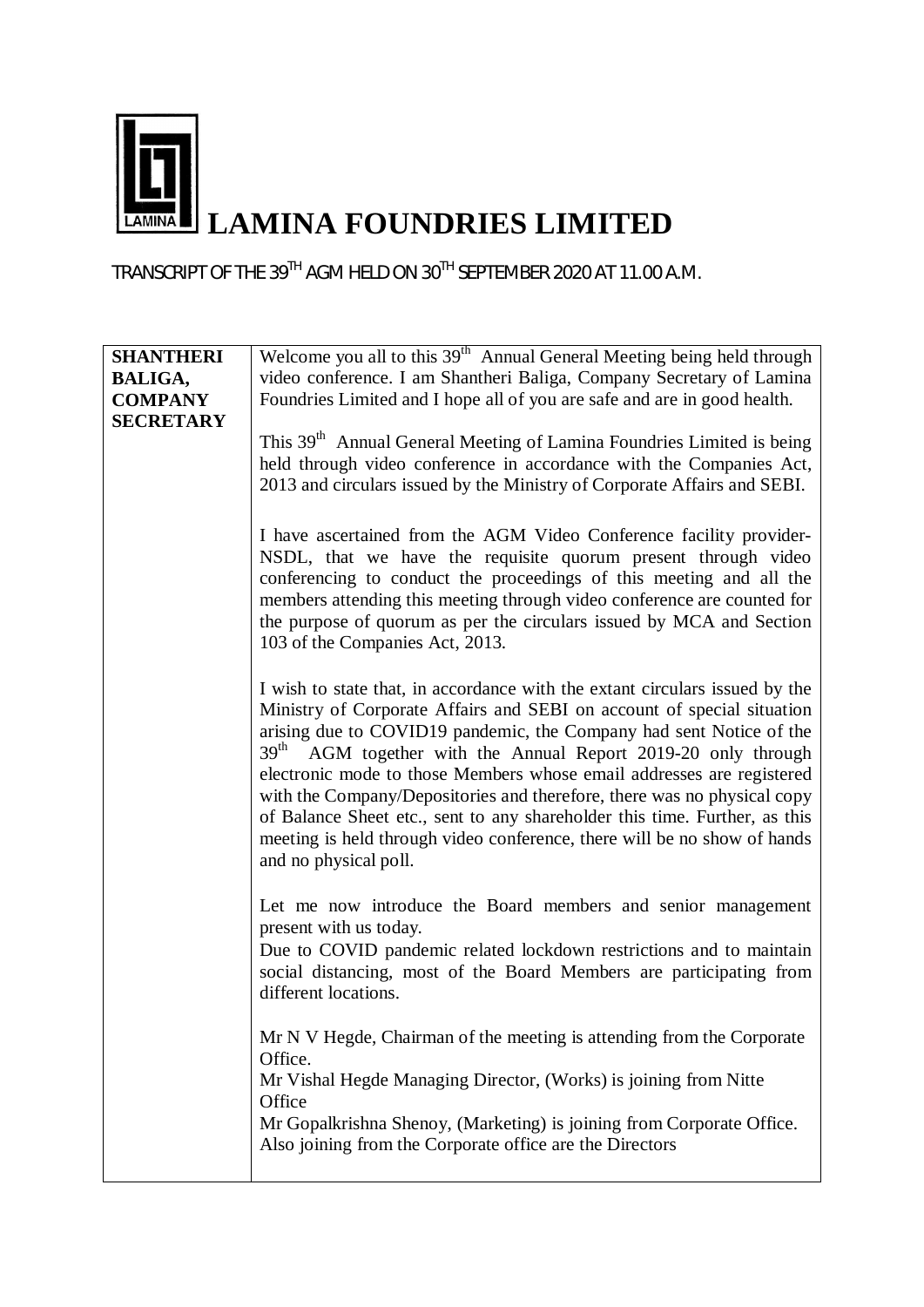|                                 | Mr B S Baliga, Mr M Rajendra, Mr M Raghava                                                                                                                                                                                                                                                                                                                                                                                                                                                                                                                                                                        |
|---------------------------------|-------------------------------------------------------------------------------------------------------------------------------------------------------------------------------------------------------------------------------------------------------------------------------------------------------------------------------------------------------------------------------------------------------------------------------------------------------------------------------------------------------------------------------------------------------------------------------------------------------------------|
|                                 | Also joining from his office is Mr P Venugopal, Auditor                                                                                                                                                                                                                                                                                                                                                                                                                                                                                                                                                           |
|                                 | Mr Gabriel, General Manager, Finance has joined from his office at<br>Baikampady.                                                                                                                                                                                                                                                                                                                                                                                                                                                                                                                                 |
|                                 | The shareholders who wish to speak at the meeting, the Audio and Video<br>of such speakers will be enabled by the moderator one by one once the<br>Chairman opens the floor for questions and answers. For other<br>shareholders, "Q&A option "will also be enabled at that time.                                                                                                                                                                                                                                                                                                                                 |
|                                 | It may please be noted that the Company or the Chairman of this Meeting<br>reserves the right to limit the number of members asking questions and<br>also number of questions depending on<br>the availability of time at the AGM.                                                                                                                                                                                                                                                                                                                                                                                |
|                                 | Further, the Company had provided the facility to cast the votes<br>electronically on the resolutions set forth in the Notice and remote e-<br>voting facility was open between September 26 <sup>th</sup> 2020 9:00am till<br>September 29 <sup>th</sup> 2020 5:00pm IST. Members who have not yet cast their<br>votes electronically and who are participating in this meeting will have an<br>opportunity to cast their votes during the meeting through the e-voting<br>system provided by NSDL.                                                                                                              |
|                                 | The Board of Directors has appointed Mr. Anand S S Rao, Practicing<br>Company Secretary, Hyderabad as the Scrutinizer to oversee the e-voting<br>process.                                                                                                                                                                                                                                                                                                                                                                                                                                                         |
|                                 | All the documents referred to in the notice pertaining to the agendas set<br>out in the notice/explanatory statement and also Register of Directors and<br>Key Managerial Personnel etc. are available electronically for inspection<br>during the meeting. Proxy register is not available for inspection since<br>there is no proxy facility this time.                                                                                                                                                                                                                                                         |
|                                 | Thank you very much. Over to you Chairman Sir                                                                                                                                                                                                                                                                                                                                                                                                                                                                                                                                                                     |
| Mr N V Hegde<br><b>Chairman</b> | Yes, thank you. Dear members on behalf of the board of directors I want<br>to. Thank you for understanding the current situation and yet take out<br>your valuable time to join this meeting. The COVID-19 pandemic is an<br>unprecedented condition and has been impacting the world at large. The<br>pandemic affected the economy at large apart from the individual<br>business units. More than everything there were un-surmountable loss to<br>individual families by way of loss of life and loss of income. These are<br>tough times for most of us and we will have to deal with several<br>challenges. |
|                                 | During the year 2019-20 the Company faced a lot of problems, on<br>account of the crisis faced by the automobile sector and lower off-take of                                                                                                                                                                                                                                                                                                                                                                                                                                                                     |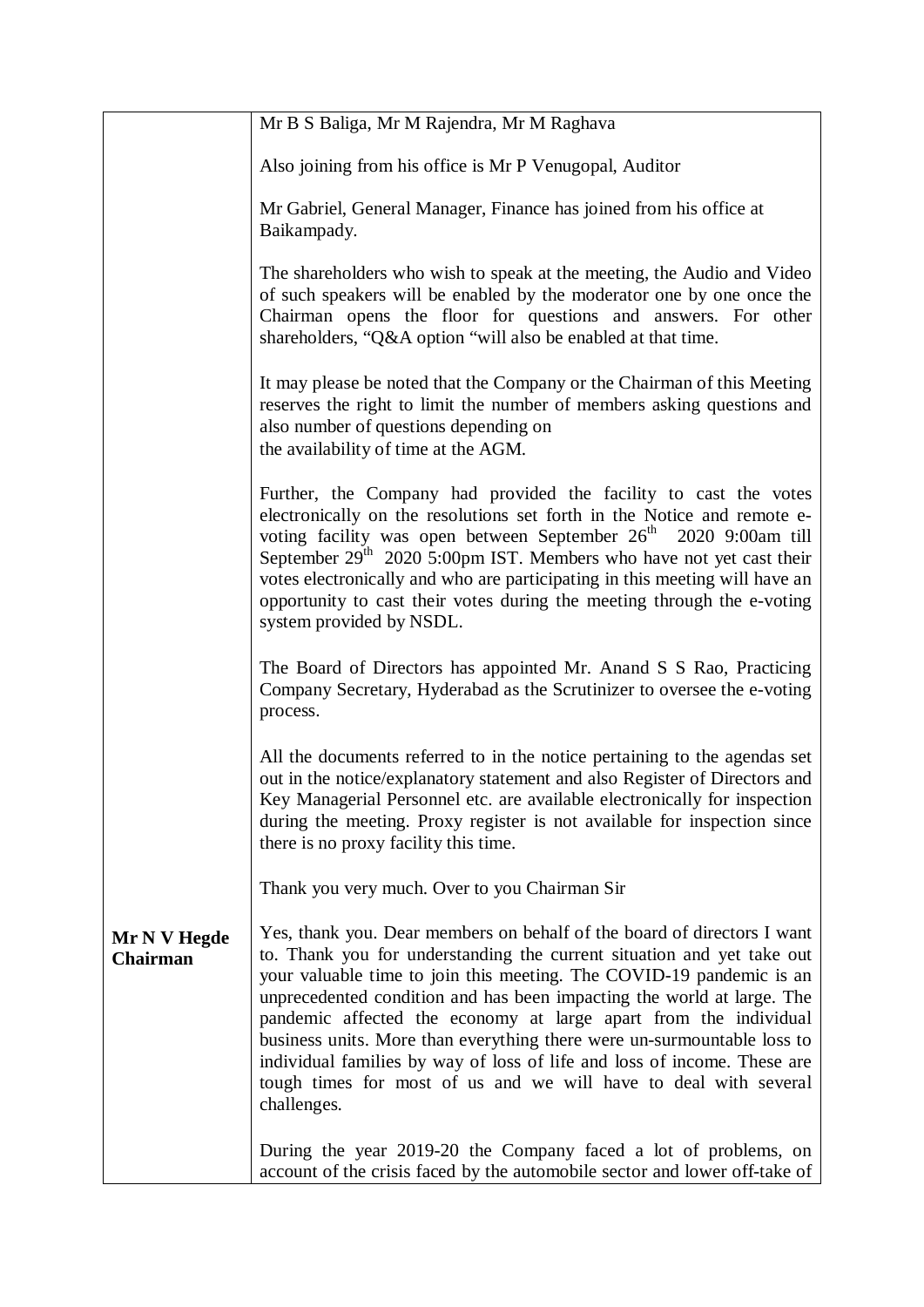the main buyers Ashok Leyland, Tata Motors and Mahindra's etc; an[d](http://www.tracker-software.com/buy-now) later due to the pandemic across the globe. Though the company had good sales during the initial months of the year the demand dropped substantially since December 2019 due to the recessionary condition in automobile market. The activity level suddenly fell and it took some time before the Company could synchronize the expenditure of the Company to the reduced activity resulting in loss during that period. Due to the reduced level of activities the Company incurred loss during the year 2019-20. The loss incurred during the year under report along with the brought forward loss of earlier years, resulted in negative net worth to the extent of Rs 328.36 lacs. In order to tide over the financial crisis, the Promoter Directors of the Company have brought in additional funds of Rs.250 lacs in the form of unsecured deposits. They have also given an undertaking not to withdraw this deposit till the net worth of the Company becomes positive and have also under taken, not to charge any interest on the same. This has helped the Company in meeting all its financial commitments during the course of its business. The outbreak of unanticipated COVID19 pandemic in March 2020 made the position further worse. The company's operations were stopped from last week of March 2020 to June 2020. The Company resumed production on a limited scale from the month of July 2020. The demand for the products has been showing sign of steady increase and accordingly the production and sales also has been increasing month by month since then. The off take from the automobile manufacturers has been on the increase. Even the export market is steady in spite of the severe damage in the economic activity worldwide due to COVID pandemic. I hope the Company will be able to turn the tide by the end of the financial year 2020-21. The Company has undertaken several cost cutting measures in its efforts to sustain during these trying conditions and which have been showing positive results. The Company has been able to control the loss. The Company had discussions with the workers for improvement in productivity for which they have very favourably responded. The Company offered a voluntary retirement scheme to the workers who were willing to take early retirement. Some of the workers have accepted the scheme and took the VRS benefit because of which the work force has been trimmed in tune with the activity level. Restructuring of administrative staff has resulted in lower salary bill. All these measures resulted in economy in the working. To effectively manage the working capital of the Company and get over the effects of the lock down during April and May, the promoters have brought in additional temporary funds. The Company has also availed the benefits of financial packages announced by the Government and Reserve Bank of India in particular, which will provide as a stimulus to the economy in general and the benefits of which will be seen in the better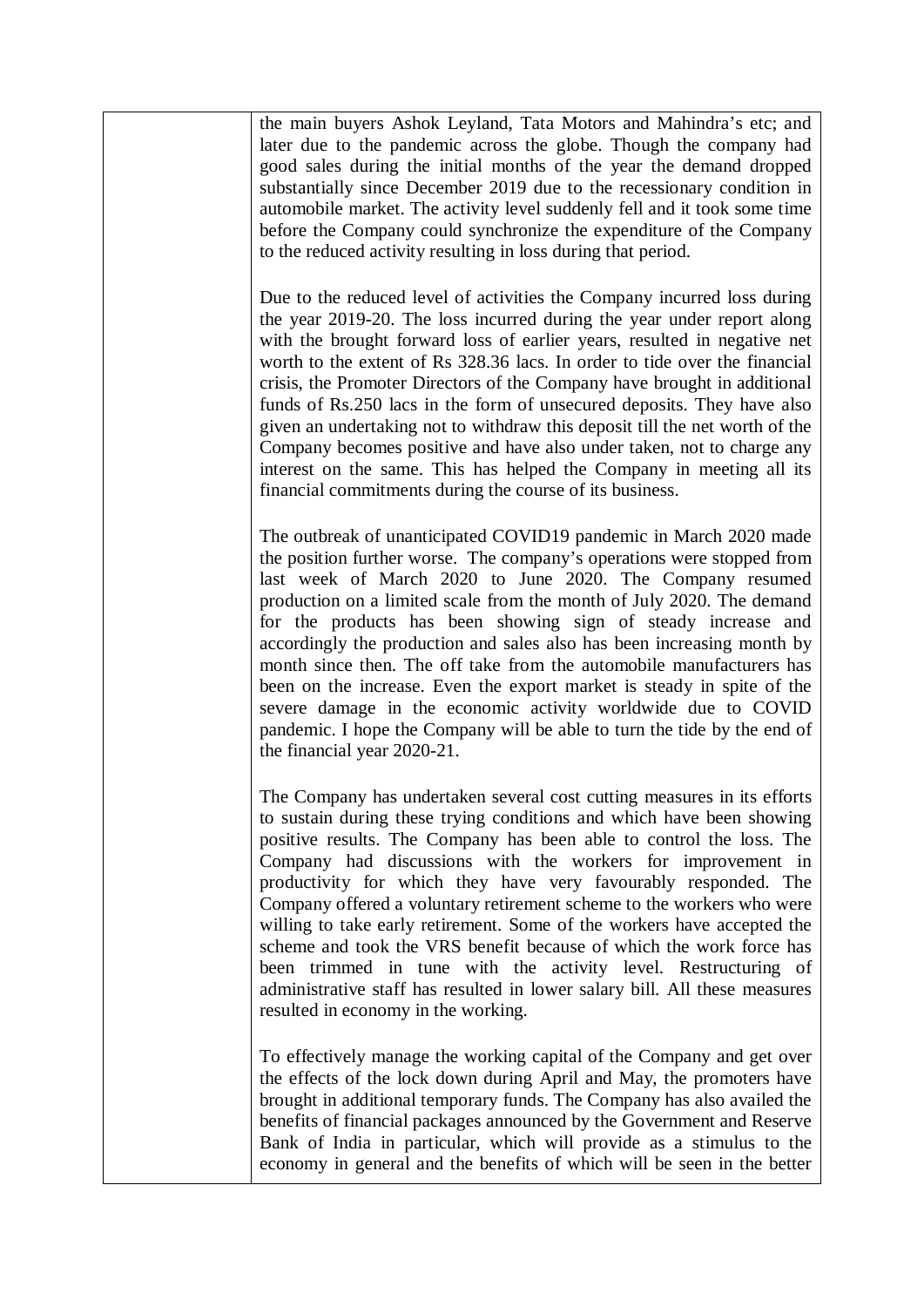|                                                            | performance by the Company in the second half of the financial year<br>2020-21.                                                                                                                                                                                                                                                                                                                                                                                                                                                                                                                                                                                                                                                                                                                                                                                                                                                                                                                                                                                                                                                                                             |
|------------------------------------------------------------|-----------------------------------------------------------------------------------------------------------------------------------------------------------------------------------------------------------------------------------------------------------------------------------------------------------------------------------------------------------------------------------------------------------------------------------------------------------------------------------------------------------------------------------------------------------------------------------------------------------------------------------------------------------------------------------------------------------------------------------------------------------------------------------------------------------------------------------------------------------------------------------------------------------------------------------------------------------------------------------------------------------------------------------------------------------------------------------------------------------------------------------------------------------------------------|
|                                                            | Your Board of Directors felt that in this very crucial period intense efforts<br>will be required to market its products. In order to concentrate on<br>marketing at the senior most level the Managing Director Mr.<br>Gopalkrishna Shenoy offered to take up the full responsibility in this area<br>provided the administration of the works was looked after by somebody<br>else. Accordingly, Mr Vishal Hegde has been appointed as Managing<br>Director (Works) separating the marketing responsibilities to Mr<br>Gopalkrishna Shenoy as Managing Director (Marketing). I am sure this<br>restructuring at the senior most level will enable the company to achieve<br>positive results at the earliest. Considering the present financial status of<br>the company Mr Vishal Hegde has been gracious to work without<br>remuneration until the company starts making profit.<br>I am sure the year 2020-21 will see the end of the pandemic. More than<br>that I am sure your company will turn around and give positive financial<br>results. I can assure the shareholders that your directors and the top<br>managerial team are working hard in this direction. |
|                                                            | I take this opportunity to thank the Bankers, employees and the holding<br>Company M/s Lamina Suspension Products Limited for their continued<br>support and co-operation during such trying situations. And my special<br>thanks to all of you dear shareholders for reposing your trust in the<br>Company.<br>I call upon the Company Secretary to give a brief summary of the Audit<br>Report                                                                                                                                                                                                                                                                                                                                                                                                                                                                                                                                                                                                                                                                                                                                                                            |
| <b>Shantheri</b><br>Baliga,<br>Company<br><b>Secretary</b> | The Statutory Auditors-P Venugopal, Chartered Accountant has<br>expressed unqualified opinion in the audit reports for the financial year<br>2019-2020. There were no qualifications on financial statements and<br>matters which have any material bearing on the functioning of the<br>Company.                                                                                                                                                                                                                                                                                                                                                                                                                                                                                                                                                                                                                                                                                                                                                                                                                                                                           |
|                                                            | As there are not qualifications the Notice and Audit Report are taken as<br>read with the due permission of Chair.                                                                                                                                                                                                                                                                                                                                                                                                                                                                                                                                                                                                                                                                                                                                                                                                                                                                                                                                                                                                                                                          |
|                                                            | We now take up the agenda as set forth in the Notice. There are 6 items<br>of business proposed in the Notice, of which 4 are ordinary resolutions<br>and two are special resolutions<br>Item No. 1 of the Notice - Ordinary Resolution - Adoption of<br><b>Financial Statements.</b>                                                                                                                                                                                                                                                                                                                                                                                                                                                                                                                                                                                                                                                                                                                                                                                                                                                                                       |
|                                                            | The Audited Financial Statements of the Company for the financial year<br>ended March 31, 2020 along with the reports of Board of Directors and<br>Auditors thereon have already been<br>provided to the members.                                                                                                                                                                                                                                                                                                                                                                                                                                                                                                                                                                                                                                                                                                                                                                                                                                                                                                                                                           |
|                                                            | Item No.2 of the Notice – Ordinary Resolution - Appointment of Mr                                                                                                                                                                                                                                                                                                                                                                                                                                                                                                                                                                                                                                                                                                                                                                                                                                                                                                                                                                                                                                                                                                           |